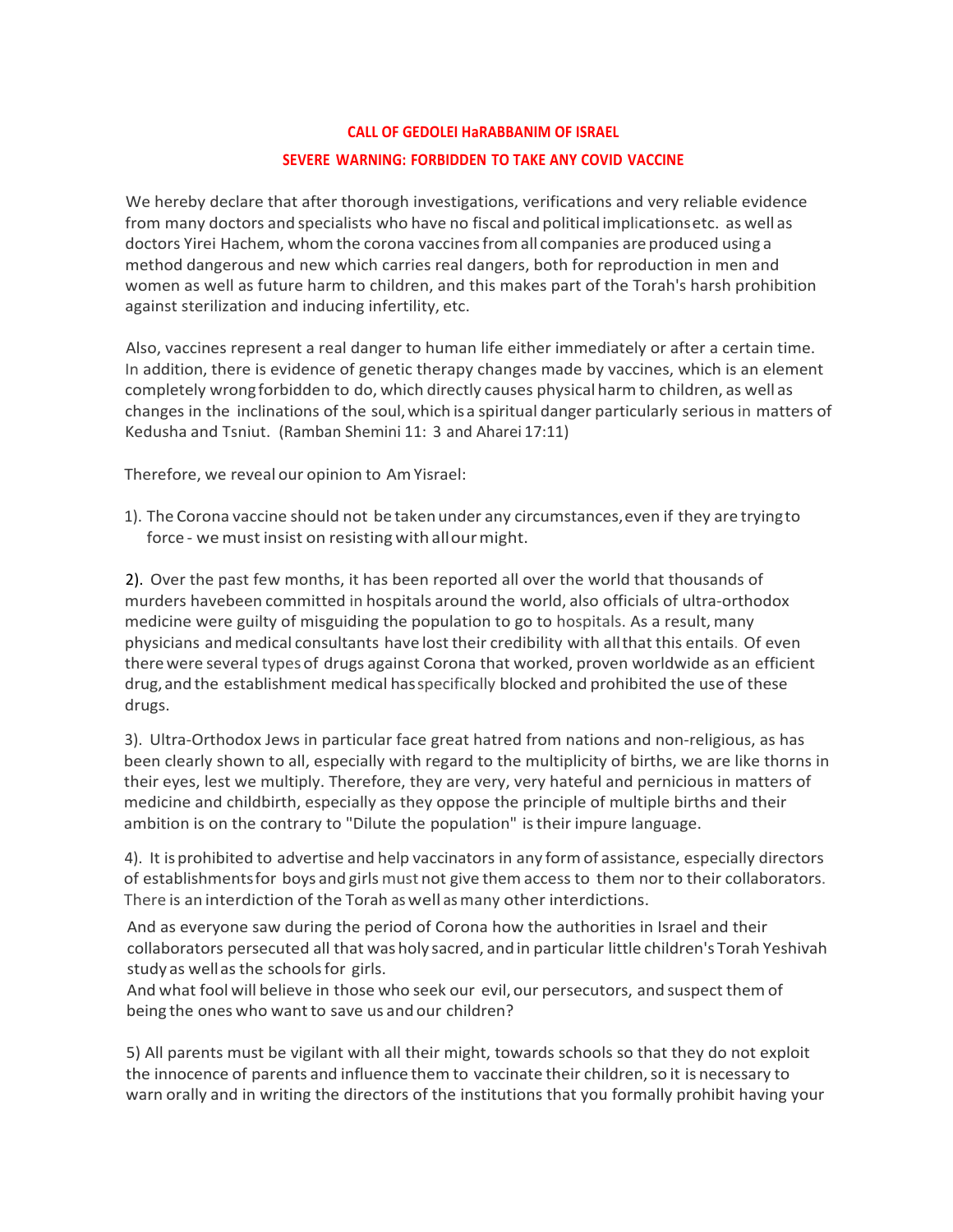boys and girls, young and old, vaccinated.

We call on the God-fearing public to act and pray to stop the disaster, and this is included in "Thou shalt not resist the blood of thy neighbor", May God save us from all harm and send us the Moshiach very soonAmen.

## **Translation of Rabbis statements below general statement/warning**

\*According to my humble opinion, the issue of vaccines against corona is not simple at all and there is place for many concerns. One should not getinvolved with something that has danger connected to it. I have come to sign to the above,

**(S) Abraham Simcha A.Chanun; Grand Rabbi from Chassidei Yerushalayim. (Jerusalem)**

\* I have heard these things(see below) from trustworthy and expertsources. I have seen the data as well as the opinions of doctors and experts. It is clear that any RAV that will hear and see these things will rule against it and forbid one to vaccinate. Anyone that will not forbid it, it's only because he didn't seeor hearthe data!

# **(S) Abraham Cohen, Bet Din Tzedek, Edah Chareidit Sefardim**

\* The Rabbonim-Geonim that have researched this issue and also the Roshei Yeshiva in America that have verified the issue well, are trusted to me! In conclusion, as the well-known general halachic rule states "danger is more serious than Prohibition!" In particular this is true especially here, since there are serious concerns of an anti-religious aim.

## **(S) Tzvi Freedman, Gaon, Head of Badatz Masores**

\* See Yoreh De'ah, Siman 155.

From the basic principle of law, it is forbidden to be healed neither by [a doctor who is] an idol worshiper nor by [one who is] a heretic (atheist) because they are suspected of [having no compunctions to restrain themselves from] murder. The permission to use these doctors despite their lack of morals is due to the understanding that they will not [dare to] damage their professional reputations.

To our sorrow, that the king ship/government has turned upside down [away from belief in G-d] to [open] atheism throughout the world, especially, it is not a secret, but atheists and non-Jews from the worst of the nations - who publicize their atheism - their entire opinion and their expertise is to encourage a revolt against the Holy One, Blessed be He (May the Merciful One spare us [from their influence] in rules [that promote] abomination and destruction and more, and [therefore], they are suspected of everything!

We already see in the recent past, that they have taken advantage of the innocence of the public, and they have guided them against their best interests [with lockdowns which have destroyed much of the middle class] And they [the public] have regretted it greatly! This must be stopped while there is still time, so that they, the public, will not be crying out about the past which cannot be brought back!

**(S) Yehoshua, son of the great Gaon, R' Avraham Attiah, zatzal, Rav of Giborei Chayil**